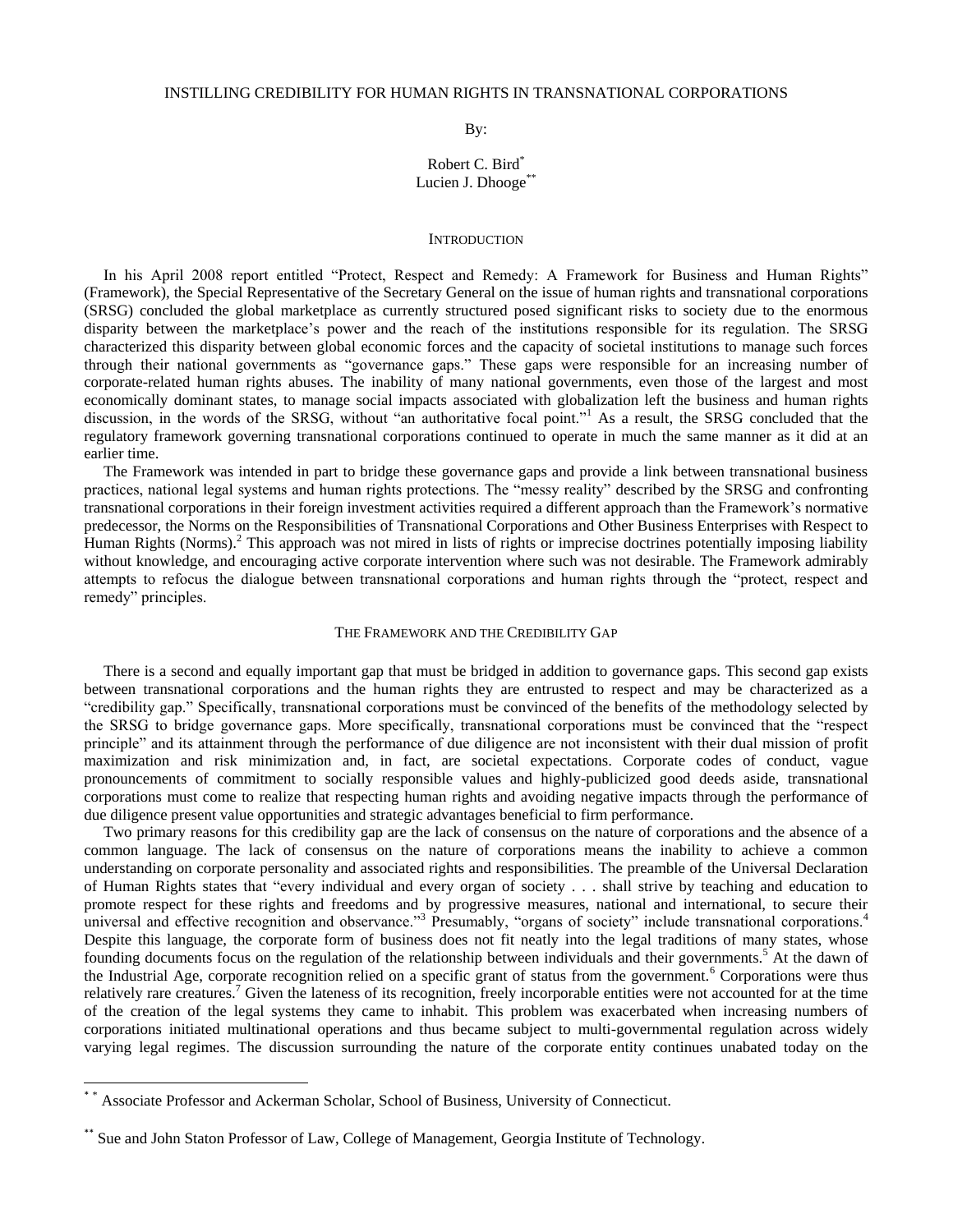theoretical plane as addressed in the concession, real entity, and aggregate doctrines<sup>8</sup> and in the public arena in competing outcomes in common law<sup>9</sup> and civil law systems in Asia,  $^{10}$  Europe,  $^{11}$  and Latin America.<sup>12</sup>

 The absence of a common language means the different vocabularies employed by business and the human rights community. From the perspective of business, it must be noted that international human rights instruments are written by and for states. Thus, their meaning for and application to business is not always well understood.<sup>13</sup> While fluent in economics, transnational corporations do not generally speak the language of human rights.<sup>14</sup> Conversely, the human rights community may not fully appreciate the economic models, financial constraints and corporate governance requirements under which transnational corporations operate. As a result, there is "little that count[s] as shared knowledge across different stakeholder groups in the business and human rights domain."<sup>15</sup> To his considerable credit, the SRSG attempts to draw the languages of business and human rights closer together by drawing parallels between human rights impact assessment and impact assessments performed by corporations on a routine basis. These include financial, environmental and social impact assessment and a "do no harm" standard familiar to businesses in managing other types of risk.<sup>16</sup>

 Only when the credibility gap is bridged will the Framework and the future efforts have a reasonable chance of succeeding where so many past efforts dating back almost forty years have failed. Unfortunately, the report entitled "Guiding Principles on Business and Human Rights: Implementing the United Nations" "Protect, Respect and Remedy" Framework issued in March 2011 is the SRSG's final report on this topic.<sup>17</sup> Implementation of the Framework and bridging the governance and credibility gaps will thus largely fall to the SRSG"s successors and the business community. The suggestions and comments set forth in this paper are directed to these successors.

# THE DUE DILIGENCE REQUIREMENT

 The SRSG has stated that an ongoing process of due diligence is required for successful integration of human rights into corporate practice.<sup>18</sup> Due diligence expects that firms will make themselves aware of potential human rights issues, prevent these problems from happening, and mitigate adverse impacts that have already arisen.<sup>19</sup> Towards this goal, the SRSG has expressed four core elements of human rights due diligence. First, firms should have an explicit and transparent human rights policy. Second, there should be an assessment of human rights impacts on firm activities. Third, the values underlying human rights should be disseminated and embedded throughout the organization"s culture and systems. Fourth, performance should be tracked and reported. $^{20}$ 

 A significant underdeveloped opportunity of current SRSG reports is the benefits to organizations embedded in implementing human rights due diligence initiatives. Although firm obligations to human rights must not be diluted or become conditional on profitability concerns, there remains a significant opportunity for companies to create and extract value from the implementation of human rights practices.<sup>21</sup> In each of the four steps mentioned above, human rights due diligence can enable firms to improve their performance or tap new sources of revenue.

 One preliminary and general benefit bears mention prior to examination of specific value opportunities. This benefit is the distinction drawn in the Framework between the duties of states and the responsibilities of transnational corporations. The Framework reminds us that corporations are "specialized economic organs, not democratic public interest institutions."<sup>22</sup> As such, the responsibility of transnational corporations to respect human rights cannot mirror the governmental obligation to establish, elucidate, and protect such rights.<sup>23</sup> This distinction correctly recognizes that the state defines human rights duties and the methods by which they are to be enforced whereas transnational corporations lack the power and legitimacy of states to "vindicate the broad-textured guarantees of international human rights instruments."<sup>24</sup> A contrary conclusion equating transnational corporations and states would inextricably tie human rights impacts associated with corporate activity to political, civil, economic, and social deficiencies existing within host states and left unaddressed by their national governments. Such a conclusion would also impose obligations that do not exist in current international human rights law outside of the baseline norm of respect for human rights set forth in voluntary and soft law instruments.<sup>25</sup> The Framework's overdue recognition of the distinct roles of states and transnational corporations in the human rights equation overturns previous efforts equating these roles, such as exemplified by the Norms, through recitation of lists of rights to which corporations would be held accountable. The value of this recognition to transnational corporations cannot be overstated. The value to human rights causes is also notable to the extent previous efforts, unworkable as they were in implementation, have been replaced with the more practical and achievable due diligence framework.

 However, the SRSG"s final report appears to take a step back from the necessary recognition of the separate duties and responsibilities of states and transnational corporations. While once again reiterating the view that transnational corporations are "organs of society," the SRSG"s final report does not modify this description as in previous reports to note that such corporations focus on economic activities and do not serve as democratic public interest institutions. Instead, the SRSG"s final report arguably imposes greater responsibility for human rights protections on transnational corporations than on national governments. Specifically, the final report instructs transnational corporations that compliance with national laws which instruct and constrain national governments with respect to their human rights practices is not enough. Rather, the duty to respect "exists over and above compliance with national laws."<sup>26</sup> The moral minimum for transnational corporations is thus not legal compliance but rather compliance with human rights standards which their home jurisdictions and host states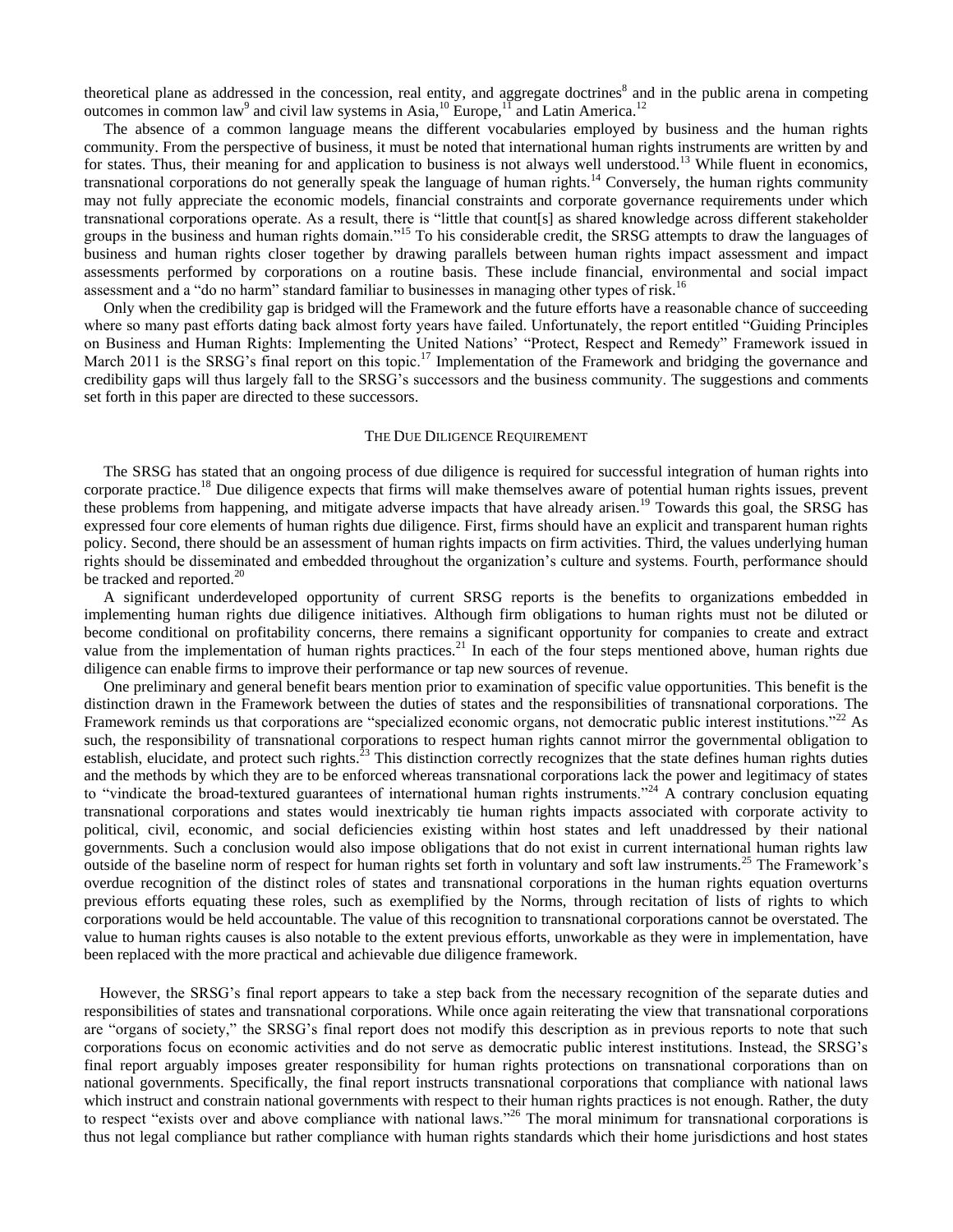may not recognize. Transnational corporations are instructed to respect rights contained within the International Covenants on Civil and Political Rights and Economic, Social and Cultural Rights and the International Labour Organization"s Declaration on Fundamental Principles and Rights at Work that have no or limited legal recognition at home or abroad and thus no or limited ability to constrain national governments. This is a potential source of confusion and conflict in practice and widens the credibility gap between human rights and business by potentially strengthening the misperception that human rights compliance places impossibly vague and uncertain obligations upon businesses that more rightfully belong on national governments.

 This potential confusion and conflict is enhanced by language in other parts of the SRSG"s final report. The definitive statement requiring transnational corporations to comply with human rights norms despite potential limitations within national law is undercut by later language in the final report stating that businesses need only respect such rights "to the greatest extent possible in the circumstances" where domestic context (including presumably domestic law) renders full compliance impossible.<sup>27</sup> This impossibility excuse is quite broad as many states have not ratified the instruments underlying the SRSG"s statement of rights subject to protection and respect and those that have may have implemented such rights in an imperfect or incomplete manner.

 Another source of potential confusion is the SRSG"s statement that appropriate action by transnational corporations with respect to human rights is, in part, dependent on the extent of leverage possessed by such businesses "to effect change in the wrongful practices of an entity that causes a harm."<sup>28</sup> This statement correctly recognizes that transnational corporations may not always possess the ability to act in a manner that promotes positive change, especially with respect to more remote harms. Furthermore, the statement is correct in its recognition that transnational corporations may have an obligation to minimize harm perpetrated by their subsidiaries, related business enterprises and supply chain to the extent they possess leverage with respect to such entities.

 However, a related but unaddressed issue remains regarding the definition of "an entity." The above statements are defensible to the extent "entity" is limited to businesses such as the subsidiaries and supply chain members. They are less defensible to the extent the term "entity" is defined to include national governments including state-owned enterprises. Such an interpretation raises the question of whether transnational corporations are required to exercise their leverage (should it exist) over national governments whose policies result in adverse human rights impacts. Related questions are whether corporations should exercise such leverage given that they are not democratic public interest institutions and the potential conflict between such an obligation and pledges of political non-interference made by many transnational corporations in their codes of conduct and related policies. Unfortunately, there is nothing in the SRSG"s final report discouraging such an interpretation, and the matter thus remains an issue open for debate.

# DEVELOPMENT OF A HUMAN RIGHTS POLICY

The first step of due diligence proposed by the SRSG is the development of a human rights policy.<sup>29</sup> The 2008 report briefly describes the scope of this policy as one that may use "broad aspirational language" to describe human rights but should also offer "more detailed guidance" in areas where it is necessary to give commitments specific meaning.<sup>30</sup> The SRSG"s final report elaborates upon the specific requirements of this policy, including approval by the most senior level of management, formulation in consultation with internal and external experts, broad coverage to include personnel, business partners and other parties with direct links to the corporation"s operations, public availability and reflection in operational policies and procedures.<sup>31</sup>

 Having a human rights policy is certainly an important first step in furthering the goals of human rights protection in a corporate enterprise. An overarching policy is necessary to give the firm some direction in terms of its goals, operationalization of those goals, expression of values, and responsibilities of key internal stakeholders of the organization. In addition, the SRSG rightly notes that there is a tension between having a free-standing human rights policy and one that is integrated within established due diligence processes. The former risks not being integrated into the firm"s operations while the latter practice might dilute the unique attributes of human rights protection. The underlying thrust of this concern is expressed in the 2010 report, which wisely instructs that human rights initiatives need to be addressed directly and in a systematic fashion.<sup>32</sup> A policy is the first expression of that initiative.

Future work by the SRSG's successors must account for that, while such policies are important, standing alone they are no panacea for eliminating socially irresponsible behavior. Studies into corporate ethical codes, by analogy, report that the benefits from such expressions of values are far from uniform. While some studies associate ethical codes with reduced unethical conduct, $33$  others report no such benefit. $34$  Indeed, a 2001 meta-analysis of the effectiveness of codes found that only eight of nineteen studies showed a significant relationship between the corporate code and ethical behavior.<sup>35</sup>

 Regrettably, the SRSG"s reports also did not discuss the embedded values opportunities in such expressions of corporate policy. These embedded values must not remain deemphasized in future implementation of the Framework. One such value opportunity is the positive impact embedded values may have upon shareholder confidence. Significant individual and institutional investors may also be motivated to invest or increase their stake in firms with a human rights policy. Human rights policies are one indicator of management quality to the extent that they demonstrate risk awareness and mitigation. They may also prove crucial in meeting investor expectations by ensuring corporate access to business opportunities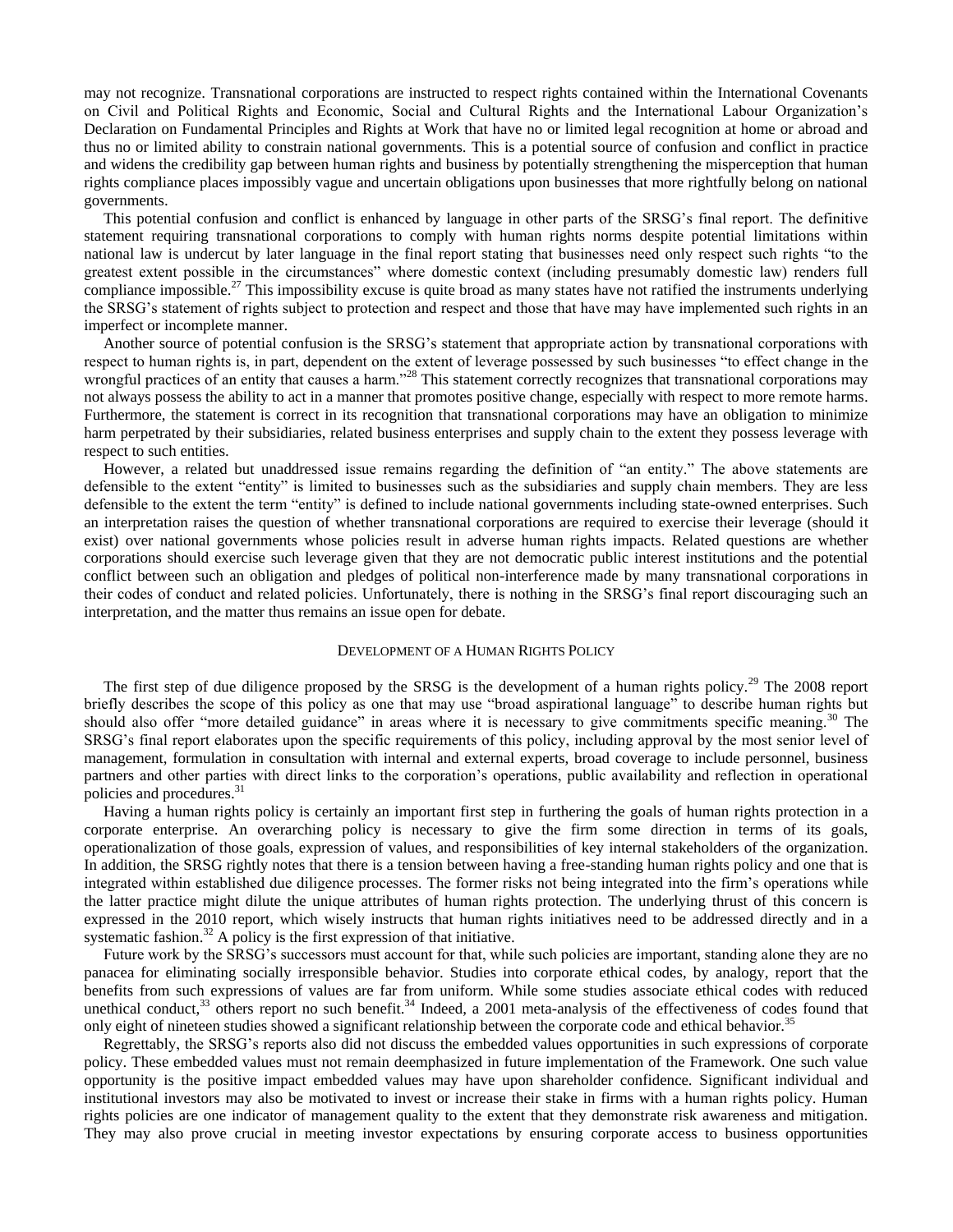requiring robust statements of human rights values. Examples in this regard may be found in financial organizations such as the World Bank and the International Finance Corporation, which include statements of human rights values in their governance requirements.<sup>36</sup>

 Perhaps more importantly, investors may be dissuaded from divesting as a result of such policies. Although divestment by individual investors may have no appreciable effect, such action by institutional investors could have a significant impact on many corporations. An example in this regard is the California Public Employees Retirement System (CalPers), the largest public pension fund in the United States with assets in excess of \$200 billion. Although characterizing divestment as an ineffective strategy for achieving social and political goals and expressing a preference for constructive engagement, CalPers" Statement of Investment Policy issued in February 2009 nevertheless permits divestment where the continuation of the investment is imprudent and inconsistent with fiduciary duties. A comprehensive and implemented human rights policy could dissuade CalPers and other institutional investors from divestment.<sup>37</sup>

 Embedded values will also motivate socially responsible investors to act. Socially responsible investing is a two trillion dollar industry.<sup>38</sup> Indeed, over half of Americans surveyed monitor a firm's social performance, ethics, and environmental behavior.<sup>39</sup> Robust statements of human rights policies by corporations can send strong signals to various constituents that the organization is a worthy recipient of socially responsible investing. The hundreds of socially responsible investment mutual funds may be influenced in investment decision making by the expression of a human rights policy.<sup>40</sup>

 Human rights values and practices can also be expressed as a core component of a firm"s social marketing campaigns to ethically-sensitive consumers and organizations. As standards for social and environmental corporate reporting coalesce, the opportunity exists for firms to showcase their human rights performance through explicit rankings and measures demonstrating their absolute performance and performance relative to competitors. Furthermore, such policies enhance and safeguard corporate reputation and brand image. Reputation and image are crucial to attract a wide range of stakeholders, including consumers, employees, shareholders, suppliers and business partners. To the extent that human rights violations or the perception thereof harm reputation and image, all of these relationships are negatively impacted. The damage caused to reputation and current and future profitability as a result of this negative impact is often inestimable. Human rights controversies can besmirch corporate reputations overnight, and the resultant damage can linger in the public"s conscience for decades.<sup>41</sup> Rehabilitation of reputation and regaining public trust are expensive, time consuming and difficult propositions. Well known global corporations such as Nestlé, Union Carbide, Exxon and possibly BP may remain inextricably linked to their misdeeds despite the passage of time.<sup>42</sup>

 Enhancing trust and confidence among stakeholders is particularly crucial. Distrust and a low level of confidence do not provide transnational corporations with significant margins for error with respect to human rights issues. Local stakeholders are much more likely to grant the benefit of the doubt and allow for remedial actions for human rights violations committed by firms with high levels of community trust. Allegations of corporate misdeeds may be addressed and remedied at their root rather than taking on a new life in the media, on the Internet and through non-governmental organizations. While transnational corporations will never perhaps achieve the same level of credibility and trust enjoyed by non-governmental organizations and individuals actively engaged at the grassroots level, that is not the ultimate objective of such policies. Rather, human rights policies present value opportunities to the extent they merely enhance trust and confidence in the communities in which corporations do business.

 Human rights policies are also value opportunities to the degree they strengthen corporate legitimacy. It has been noted that "corporate privilege can only be legitimate if the corporation serves the community from which the factors of production of its wealth are derived."<sup>43</sup> This license to operate requires broadly defining the constituencies to which the corporation has some degree of responsibility. Human rights policies address this concern by acknowledging the duty to respect rights beyond traditional shareholder concerns in favor of a much larger pool of stakeholders. A properly drafted and carefully implemented policy draws attention to all stakeholders, thereby increasing collaboration, further enhancing corporate legitimacy and justifying its license to operate within the community.

### ASSESSMENT OF HUMAN RIGHTS IMPACTS

The second prong of due diligence is the assessment of the human rights impacts of company activities.<sup>44</sup> The 2008 SRSG report notes that human rights problems arise for corporations because they fail assess the human rights implications of decisions before those decisions are undertaken. The emphasis in the report is on proactivity and forward thinking. These assessments can also be linked with other risk-based assessments in the organization such as environmental and social impact assessments.<sup>45</sup>

The SRSG's last report goes further than any previous effort in defining the elements of due diligence.<sup>46</sup> However, despite this admirable attempt, there are several areas that require additional clarification. For example, there are some inconsistencies in the characterization of human rights assessments in the SRSG"s reports that merit attention. The SRSG describes human rights assessment with the same language devoted to risk assessment in other fields. Thus, human rights impacts "merit a similar level of due diligence as any other risk."<sup>47</sup> Human rights assessment is described in corporate governance parlance as assessment, management and disclosure of material risks in order to avoid liability.<sup>48</sup> Other risks to be avoided include delays in the planning, construction and operation of foreign investment projects, difficulties in labor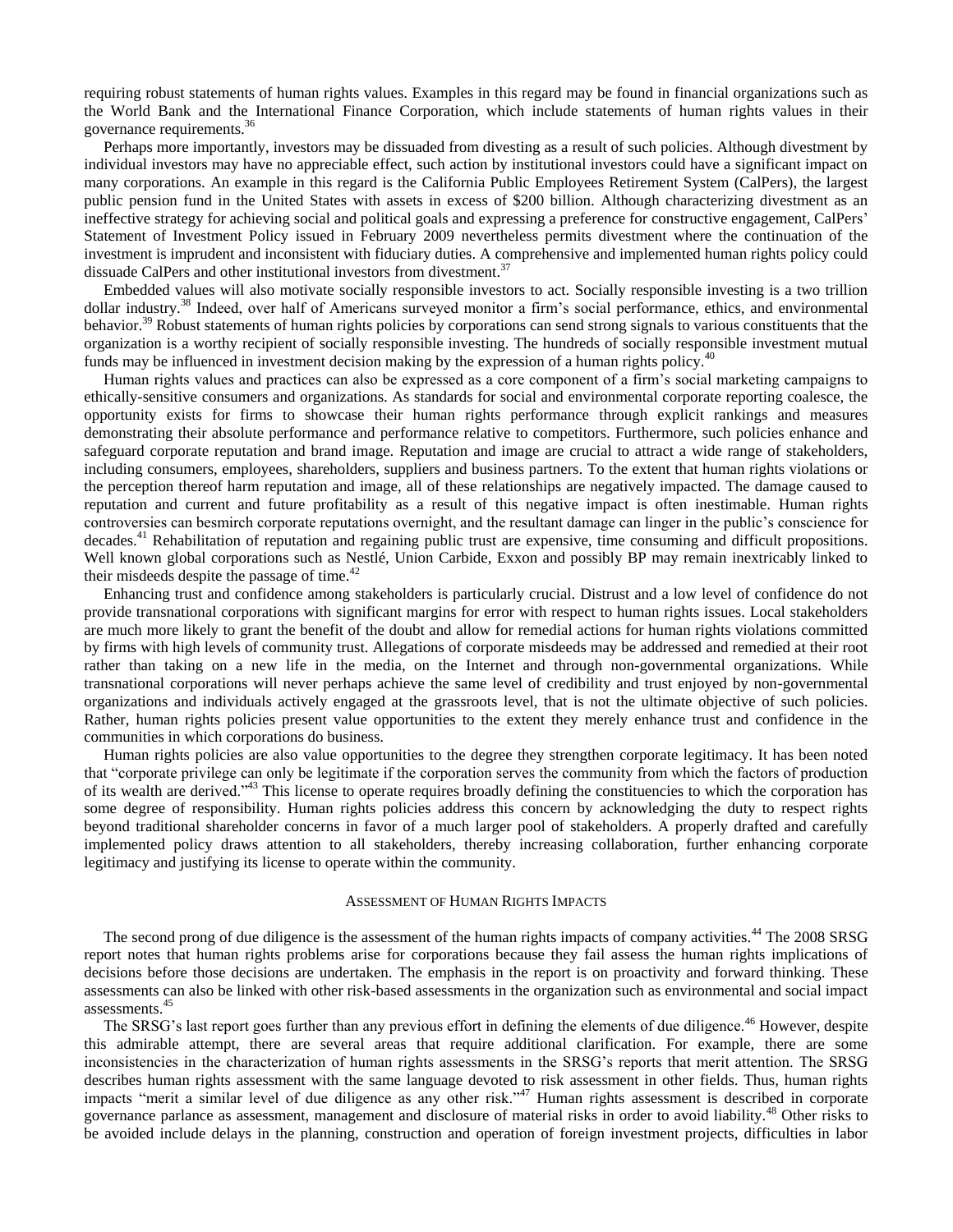markets, increased costs associated with financing, insurance and security, and reduced returns on investment.<sup>49</sup> The end result is identical to the failure to adequately conduct risk assessment in other fields, specifically, erosion of corporate value and the breach of disclosure requirements and directors' fiduciary duties.<sup>50</sup>

 Yet the SRSG sows seeds of confusion to the extent he backs away from this comparison in other portions of his reports. Despite the previously-referenced characterizations, the SRSG has also described due diligence associated with human rights assessment as being broader than traditional notions of due diligence, specifically, "a comprehensive, proactive attempt to uncover . . . risks, actual and potential, over the entire life cycle of a project or business activity."<sup>51</sup> This process must go beyond identification and management of risks to the company and address risks to affected individuals and communities associated with specific activities and relationships.<sup>52</sup> This statement introduces yet another difference between traditional risk management and human rights assessment, that is, the involvement of rights holders. This involvement, according to the SRSG, extends human rights risk assessment beyond merely calculating probabilities.<sup>53</sup> While human rights are undoubtedly indivisible from all aspects of human existence, including, civil, cultural, economic, political and social activities, the SRSG"s description of due diligence in this context backs away from prior characterizations closely equating human rights due diligence to other risk assessment frameworks readily understandable to business. What the SRSG appears to offer transnational corporations in some sections of his reports seemingly disappears in other sections.

 Additional clarification is also necessary with respect to the consequences of a due diligence process that fails to accurately assess human rights impacts. Transnational corporations that fail to conduct reasonable inquiries or disregard evidence of actual or potential impacts clearly should not receive the protection of the due diligence shield. But due diligence assessments may be thorough and reasonable and nevertheless be tainted by erroneous predictions, a board"s well-reasoned decision not to follow every recommendation or a company"s prioritization of human rights challenges and corresponding project policies through its organization. The implications of such results must be addressed in future efforts.

 There are several key questions that must be addressed in this regard. One example is whether boards and other corporate decision makers must adhere to every recommendation and avoid every risk to human rights no matter how remote or retain a degree of independent business judgment. This is an important consideration as the SRSG has stated that transnational corporations are liable for its own acts and omissions as well as those of companies with which it maintains a "business relationship."<sup>54</sup> The breadth of this potential liability is staggering as it includes acts and omissions by "business partners, entities in the value chain, and any other non-State or State entity directly linked to its business operations, products or services."<sup>55</sup> It may be seriously questioned whether boards and other corporate decision makers even possess sufficient data to make informed decisions let alone whether their imperfect decisions may result in corporate liability. These decisions are crucial as, according to the SRSG, corporate directors, officers and employees may be subjected to personal liability for adverse human rights impacts relating to the acts and omissions of transnational corporations, at least with respect to "gross human rights abuses," a term which remains undefined in the SRSG's reports.<sup>56</sup>

 Additionally, the SRSG states that in situations where a transnational corporation lacks "leverage" to prevent or mitigate adverse human rights impacts associated with its activities, it should consider ending the relationship.<sup>57</sup> What amount of "leverage" or lack thereof that constitutes the tipping point remains unclear. Equally unclear is the terminology regarding "ending the relationship." In particular, questions may be raised whether this statement places a requirement upon transnational corporations (or merely a matter for consideration) and whether "ending the relationship" requires divestment. If the relationship is deemed "crucial," the transnational corporation must consider the severity of the abuse and adopt measures designed to mitigate adverse impacts.<sup>58</sup> But if the primary purpose of all transnational corporations is to maximize profits, are not all relationships crucial to maintaining and increasing profitability? A transnational corporation that fails to "end the relationship" under such circumstances should be prepared to "accept any consequences - reputational, financial or legal - of the continuing connection."<sup>59</sup> This statement echoes standards for strict liability - a result which could not possibly have been intended by the SRSG yet arguably seems to fall within such language. At the very least, the SRSG's standard creates intended or unintended openings for future litigants seeking to question board decisions impacting human rights considerations. The SRSG has understandably instructed transnational corporations that his reports and the due diligence framework set forth therein are not intended to serve as a "plug in tool kit."<sup>60</sup> Nevertheless, to be truly effective as undoubtedly intended by the SRSG, the due diligence framework must contain as much clarity and guidance as possible for the transnational corporations sought to be held to its standards.

 Finally, there is more that can be developed in the creation and use of impact assessments. A human rights assessment practice generates value capturing opportunities for the organizations that implement them. Most obvious is that such assessments help accurately predict the risks attendant to poor human rights conditions such as kidnapping of employees, sabotage, government expropriation, and corruption.<sup>61</sup> Firms can also assess the potential benefits of human rights practices in their value chain such as local increased productivity, community support, and consumer demand already expressed in Principle One of the United Nations Global Compact.<sup>62</sup>

 Future efforts should increase the emphasis that human rights assessments may have positive spillover effects for the functioning of the organization as a whole. The mere act of a company-wide assessment in a novel area such as human rights can improve organizational learning in the practice of self-assessments generally. Assessments can also generate unexpected efficiency opportunities. For example, when the Sarbanes-Oxley Act (SOX) was passed in the United States, it required that each annual report include an assessment of internal controls.<sup>63</sup> While most firms perceived SOX as another cost, a minority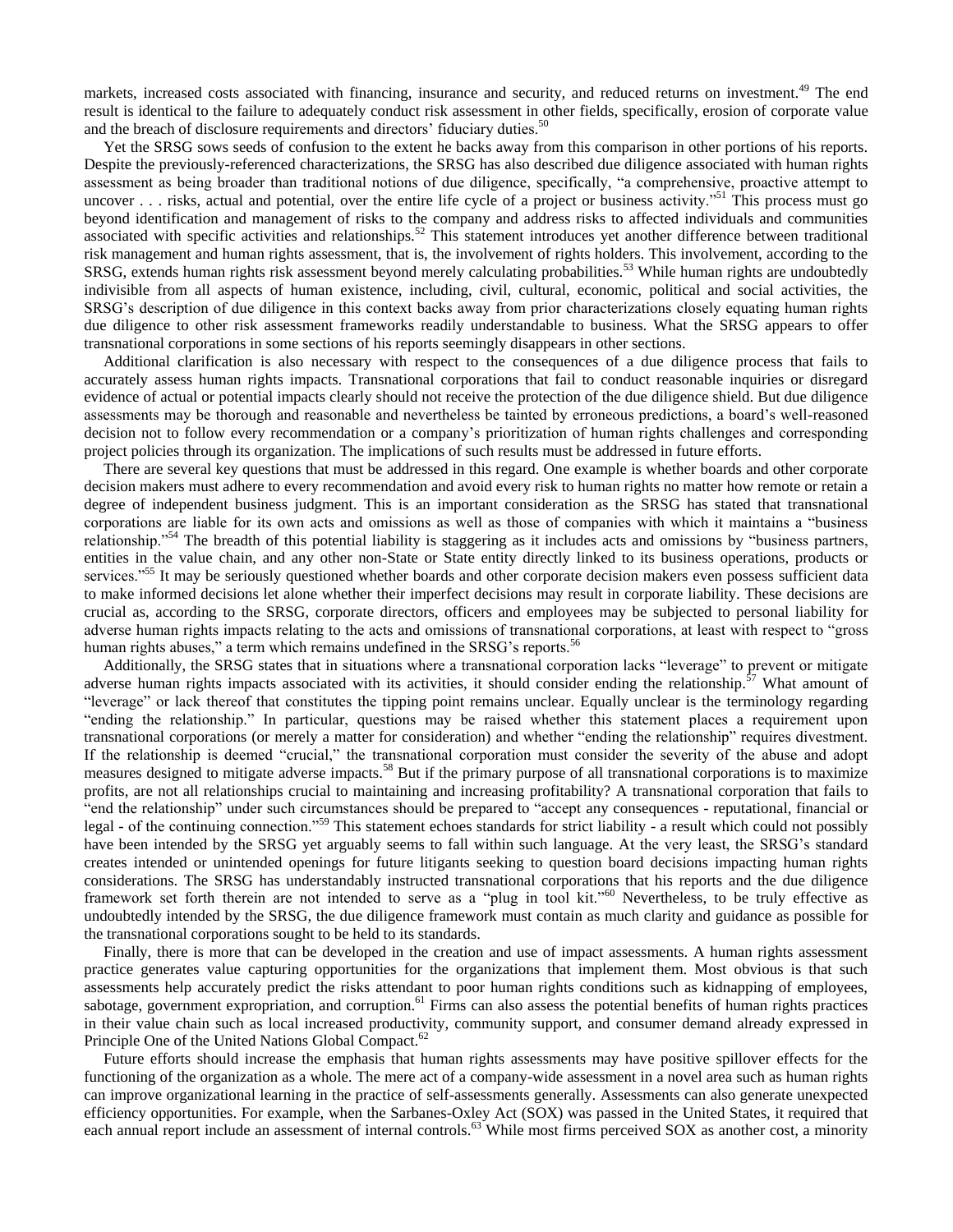of firms used this assessment requirement to eliminate redundant information systems, stream line financial controls, and consolidate financial processes.<sup>64</sup> Future efforts should emphasize that self-assessments are essential for implementing corporate change, a source of potential value, and embed skills that promote a more nimble organization.

 Due diligence also improves risk assessment and management. Human rights due diligence can be integrated into existing management systems to the extent it resembles other forms of risk assessment.<sup>65</sup> This integration broadens and strengthens the information received by business and consequently the risk assessment that emerges from the data collection and analysis processes.<sup>66</sup> The added value associated with human rights due diligence and enhanced risk assessment is also of significant benefit to managers on the ground. Furthermore, as risk assessment is well known to businesses, characterizing due diligence in a similar manner "has the best chance to resonate with company management and be absorbed into site specific practices."<sup>67</sup>

 In addition to these considerations, it should come as no surprise that there is a link between respect for human rights and profitability.<sup>68</sup> Respect for human rights promotes integrity in national fiscal and legal systems.<sup>69</sup> This increased integrity in turn creates a secure investment environment by discouraging arbitrary decisions, protecting intellectual property rights and other business assets and ensuring economic stability, thereby fostering an atmosphere conducive to future growth. Characterizing respect for human rights and due diligence in this manner serves to transform the topic from one posing a potential threat to one of corporate opportunity.

 The impact of such certainty cannot be overstated. Similarly due diligence provides greater certainty to transnational corporations themselves. The occurrence of human rights violations and associated possibilities of litigation and harm to corporate image are material risks for transnational corporations. These risks are exacerbated by the fact that human rights instruments are fraught with uncertainty, and the power to define their meaning is fragmented among numerous constituencies.<sup>70</sup> Boards of directors may be unwilling to undertake projects that present such risks, despite the fact that shareholders would otherwise approve of risk-taking in the interest of maximizing profit.<sup>71</sup> Conservative decision-making overly focused on risk avoidance and liability concerns rather than return on investment is a disservice to shareholders who are thus denied the full measure of return on their investment.<sup>72</sup> Due diligence alleviates this risk to the extent it provides greater certainty to boards of directors that their decisions will be less likely to form the basis of litigation and harm to reputation.<sup>73</sup> Boards are thus freer to undertake projects with appropriate risks.<sup>74</sup> This result is most desirable as a degree of risk-taking is a part of every business decision.

 Increased certainty and risk minimization will result in more efficient resource allocation. As noted by the SRSG, the primary means by which transnational corporations address human rights abuses are through litigation and countering negative publicity.<sup>75</sup> Litigation costs can be severe even if the claims lack merit. These costs may be direct in the form of legal representation, responding to discovery requests and appearing at judicial proceedings or indirect through the disruption of normal corporate functions, disclosure of sensitive information, and reputational harm.<sup>76</sup> Transnational corporations may also incur transition costs associated with adaptation to constantly changing human rights norms.<sup>77</sup> Further costs may be incurred through the devotion of time and resources to concealing activities that could result in litigation.

 Due diligence may reduce these costs. Transnational corporations would incur significantly smaller costs early in the foreign investment decision-making process associated with issues concerning location, timing, design, and personnel.<sup>78</sup> Direct litigation costs could largely disappear to the extent due diligence serves to terminate litigation at an early stage, especially with respect to meritless claims. Indirect litigation costs would also decrease as daily functioning of the business would be subject to less disruption and corporate reputation would be at less risk of suffering harm. Transitional costs could be reduced to the extent that corporations are not required to conform their behavior to a list of ever-evolving substantive rights but rather may use a uniform due diligence process regardless of the nature of the proposed investment activity. Concealment of activities would no longer be an option under the Framework"s reporting and tracking requirements.

 The above-listed factors will result in a competitive advantage for those firms that adopt a responsible approach to human rights. Greater certainty strengthens national legal, fiscal and political systems, which in turn encourages foreign investment. This enhanced certainty encourages responsible risk-taking, improves assessment of such risks, streamlines management and resource allocation and reduces negative costs associated with litigation and crisis management. These benefits are in addition to those arising from brand and reputational enhancement and building consumer trust. Such firms are attractive to a wide range of stakeholders in addition to consumers. These include current and potential members of the supply chain, current and future business partners, and present and potential employees.

# ORGANIZATIONAL INTEGRATION OF HUMAN RIGHTS

 The third prong of due diligence involves integration of human rights into the organization. As the SRSG findings reflect, a commitment to human rights cannot simply exist in the exhortations of the responsible sub-entity in the firm or a few commitment-minded employees. The concern for human rights must be organization wide.

 Yet before opportunities for firm benefits are discussed, the meaning of this prong must be determined. The SRSG"s reports are obviously only the first step, and ideas will evolve over time. However, the precise definition of this integration prong varies between documents. In 2009, the SRSG described this element as "integrating those values and findings into corporate cultures and management systems."<sup>79</sup> In 2010, the four elements of due diligence were described again, but this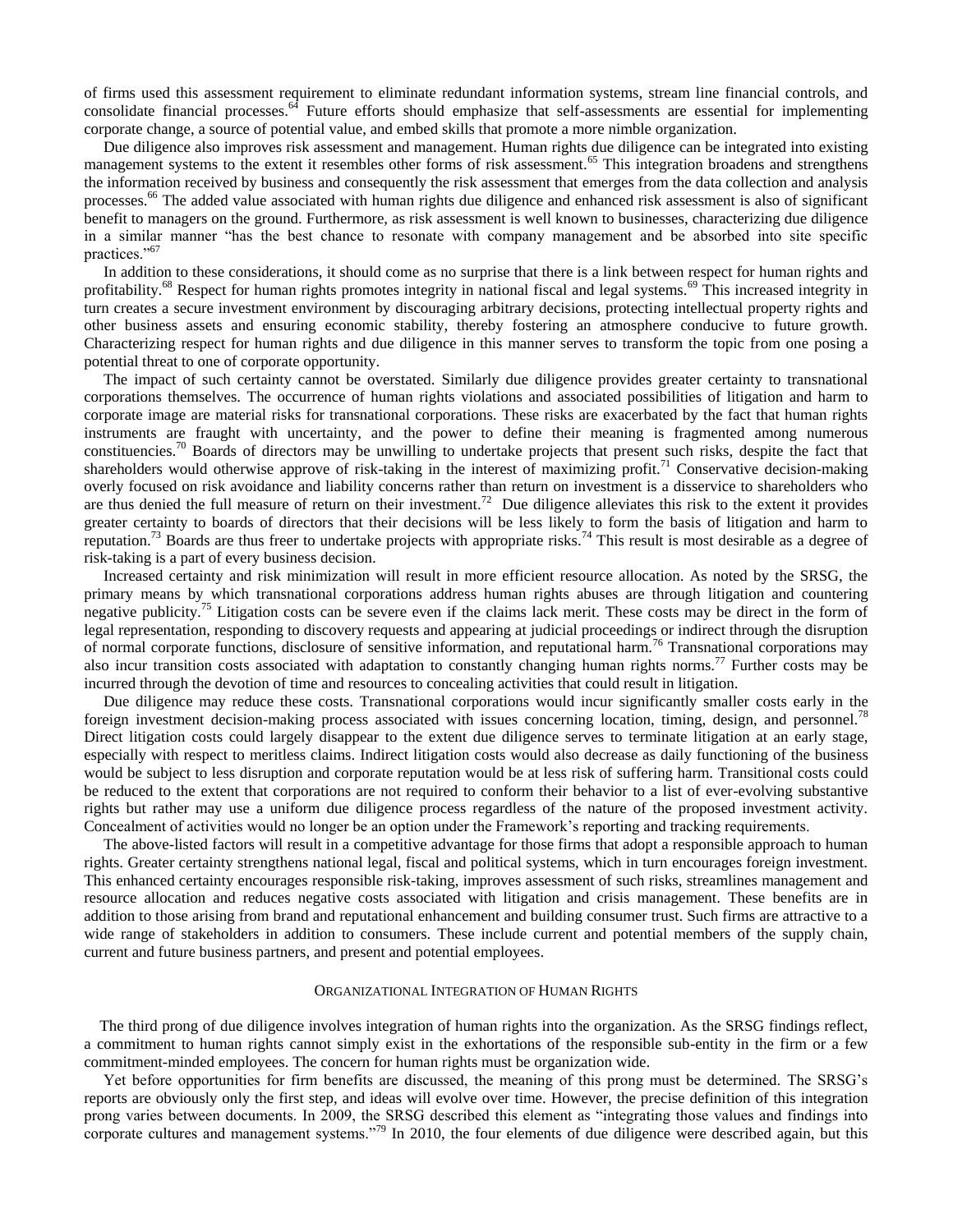time the document explained this prong as "integrating these commitments and assessments into internal control and oversight systems."<sup>80</sup>

 This may be unintentional, but the difference in language could be interpreted as meaningful. The 2010 document encourages implementing commitments into management systems. This language encourages a focused approach of incorporating information into formal control mechanisms. If firm-expressed commitments to human rights and findings of assessment are integrated into the key relevant processes of the organization, this appears to satisfy the due diligence requirement of integration.

 The 2009 document (which summarizes more detailed language from 2008), however, speaks to a substantially different set of foci and values. The 2009 language is broader, implying that integration of human rights sources from both formal findings as well as informal values. The word "values" invokes a moral and ethical component more strongly than its 2010 counterpart of "commitments and assessments". The 2009 language also implies that due diligence implicates driving these values more deeply and more broadly in the organization. This earlier document uses the words "cultures and management" rather than the more technical and narrow "commitments and assessments". The 2009 language invokes ideals, while the 2010 language calls to mind processes and standardization. The difference may be subtle, but the choice of language does matter. This lack of precision must be resolved by the SRSG going forward.

 Operationalization of human rights principles through oversight systems can generate value for firms. These benefits appear to be largely similar to those expressed in prong two. In a manner similar to assessment, spillover effects from operationalization can offer expected and unexpected learning opportunities and provide data that the firm may use to further its operations.

 The 2009 language, however, appears more far-reaching and thus holding greater potential for participating firms. Corporate culture has emerged as a clear source of risk in corporate activity. Human rights policies become vitally important as nations begin to consider corporate culture when determining corporate criminal accountability. Australian law, for example, focuses on firm attitudes, courses of conduct, policies, and rules to determine liability rather than the activity of individual employees.<sup>81</sup>

 The focus by the SRSG appears to be that government authorities will be the leading forces for inculcating a corporate culture respectful of human rights.<sup>82</sup> As the 2008 report states, "[g]overnments are uniquely placed to foster corporate cultures in which respecting rights is an integral part of doing business.<sup>83</sup> Such efforts involve requiring sustainability reports as well as the redefinition of fiduciary duties for organizations. Focus is placed on state-owned enterprises where shifts in corporate culture should be easier to achieve.

 The SRSG reports, however, do not place sufficient emphasis on the most influential driver of changes in corporate culture - the companies themselves. While government encouragement is important, a renewed focus should be made to encourage private enterprises to change values through efforts of their choosing. Corporations may respond well to reporting mechanisms or changes in fiduciary reporting, and these practices certainly have their benefits. However, if the emphasis is on cultural change, for some firms the key drivers for such change must come from inside the organization itself.

 This means the emphasis of the SRSG and non-governmental organizations could be to interact with corporate leaders or other influential members of the organization to encourage them to embed human rights values into the organization as well as provide tools to facilitate such cultural change. A significant literature already exists in the management discipline on successful and empowering culture change<sup>84</sup> With such an emphasis on value change originating from top management,<sup>85</sup> including the SRSG's own reports,<sup>86</sup> it is this emphasis on leader engagement and persuasion that might produce the most thorough culture change toward human rights responsibility.

 The embedding of human rights values into the highest levels of organizations will have trickle down positive impacts on employees. Such organizations should experience improved recruitment, retention and motivation. In addition to the costs savings associated with such developments (such as those associated with protracted recruitment, absenteeism and interruptions in production), a commitment to human rights practices through a robust due diligence process is a source of motivation to workers. Such a process is a strong signal not only to the marketplace and the current workforce but also the labor pool, individual members of which may be motivated to actively seek out such firms for employment. Current employees are motivated to remain and devote maximum time and effort on behalf of an employer perceived to be a good corporate citizen by implementing sound management principles, providing guidance to employees working in difficult environments, and maintaining high ethical standards.<sup>87</sup> Profitability and productivity increase as workers who feel valued by their employer contribute to existing knowledge and skill bases and work to achieve the company's objectives.<sup>88</sup> Perhaps most importantly, such employees may serve as ambassadors for the business, thereby further enhancing corporate reputation, attracting new customers and recruiting potential employees.<sup>8</sup>

## TRACKING AND REPORTING OF PERFORMANCE

 The final prong of due diligence is the tracking and reporting of performance. Unlike the assessment prong, the goal here is unambiguous across published documents. However, future efforts must clarify several issues relating to tracking and reporting in future recommendations. One such issue is preferred modes of tracking and reporting. The Framework identifies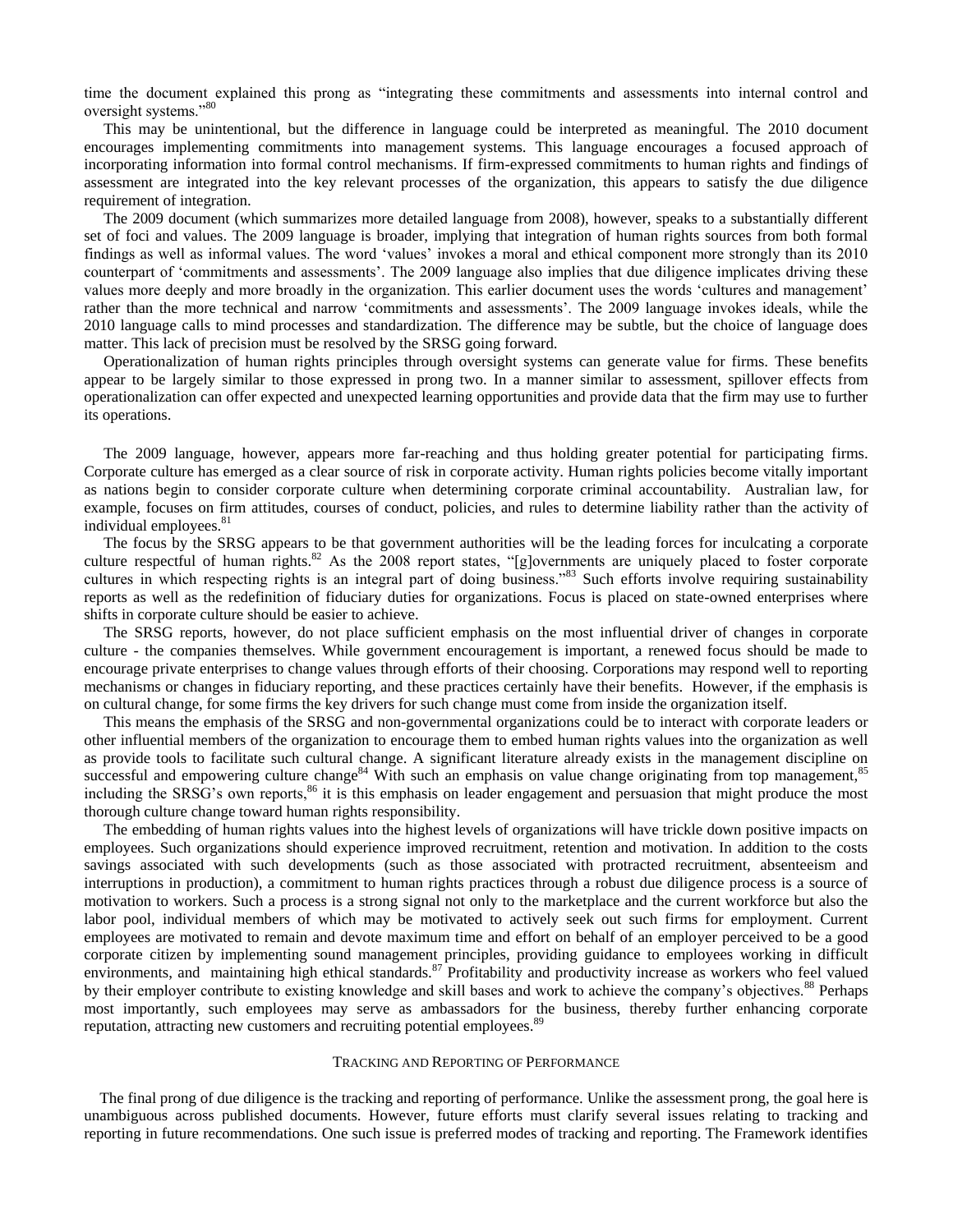numerous characteristics of a well-conceived human rights impact framework.<sup>90</sup> Many widely respected and influential frameworks share one or more of these characteristics. Examples in this regard include the Voluntary Principles on Security and Human Rights and the Business Leaders Initiative on Human Rights. Nevertheless, the Framework identifies several other assessment frameworks as equally meritorious.

 The identification of numerous alternatives, the shared characteristics of these frameworks and the absence of consensus prevent mandated compliance with any specific tracking and reporting model. This conclusion merely recognizes the SRSG"s own words that one size does not fit all and that due diligence processes, including tracking and recording, will differ by industry and operations.<sup>91</sup> Attempts to design and implement a specific tracking and reporting model across industries may exclude worthy initiatives, quash creativity in designing and implementing future guidelines, and reduce incentives to innovate to meet the ongoing and dynamic challenges presented by due diligence in the human rights context. And yet the SRSG is critical of the multitude of human rights initiatives as lacking scale to truly move markets and existing as separate fragments.<sup>92</sup> In their place, the SRSG would provide transnational corporations with "universally guiding principles" for meeting their due diligence obligations.<sup>93</sup> The ability to accomplish this task given the diversity of initiatives and the desirability of a universal framework must be explored in future efforts.

 One avenue for future exploration is to how create baseline standards that would level competition between transnational corporations and across industries. This objective is accomplished, in part, through the application of the SRSG"s framework to all companies operating in the global marketplace regardless of how they are owned or their overall size and scale of global operations. Such a requirement promotes equity between competitors as well as between divergent industries. The SRSG conceded as much in his final report in which he stated that his reports and the accompanying due diligence requirement were applicable to "all business enterprises . . . regardless of their size, sector, location, ownership and structure."<sup>94</sup> However, the SRSG seemingly backs off of this statement by noting that human rights obligations are proportional to the size of the business.<sup>95</sup> The questions of applicability and proportionality thus remain unresolved.

 The Framework also promotes equity across international boundaries as the responsibility to engage in due diligence and track and report the results applies to all companies regardless of where they are headquartered. This result is particularly desirable for corporations based in states that impose reporting and disclosure requirements beyond those established by other legal systems. However, one potential source of confusion is the undefined requirement of "formal reporting" where there is a risk of "severe human rights impacts."<sup>96</sup> These requirements may speak the language of the human rights community but may cause confusion in the business community regarding which impacts are severe enough to merit formal reporting and the intricacies of such reporting should it be required. A greater challenge for those who continue the SRSG"s efforts is to create baseline standards for all transnational corporations to follow while simultaneously retaining flexibility in the due diligence protocol such as to allow corporations and industries to select among a range of due diligence options in determining which human rights risks are material to their businesses.

#### **CONCLUSION**

 The SRSG"s efforts are to be commended. The Framework has correctly rejected past approaches the shortcomings of which were previously noted. The Framework admirably attempts to refocus the dialogue between transnational corporations and human rights. As a result, the Framework will most likely be more successful than previous efforts in this area.

 Nevertheless, there is much more that needs to be accomplished. Future energy should be devoted to build upon the SRSG"s efforts to bridge the credibility gap through focus on three primary objectives. First, there must be some reward for business accruing from fully engaging in the actions set forth in the Framework. We have suggested a few of these rewards in the context of value opportunities for businesses arising from due diligence processes.

 It has also been suggested that "proper due diligence and good faith human rights risk mitigation is likely to provide compan[ies] with crucial elements in a defense against allegations that it is involved in human rights violations."<sup>97</sup> The SRSG has agreed in so far as he has stated that due diligence may serve to lessen support for "disingenuous lawsuits" tempered by the statement that transnational corporations should not expect due diligence to provide an automatic and absolute shield from liability.<sup>98</sup> One commentator has suggested that the good faith performance of due diligence standing alone should serve as a defense to lawsuits alleging human rights violations or corporate mismanagement.<sup>39</sup> Such a defense would reward desirable corporate behavior and expenditures of time and money, address society"s growing expectations of business with respect to corporate social responsibility in general and human rights in particular in a manner readily understandable by business and alleviate concerns that transnational corporations will be required to compensate individuals for the civil, economic, political, and social deficiencies of the states in which they transact business. At the same time, blatantly imprudent decisions, clearly inadequate processes and direct participation in human rights violations would not be shielded from scrutiny. Although the SRSG has expressed his lack of support for such a far-reaching proposal, it would serve to considerably strengthen the vital link between business and human rights considerations.<sup>100</sup> At the very least, future implementation efforts must consider more ambitious means by which to further engage transnational corporations.

 Continuing the SRSG"s positive efforts also entails fostering greater ties between transnational corporations and nongovernmental organizations devoted to human rights causes. This relationship has often been adversarial. Due diligence on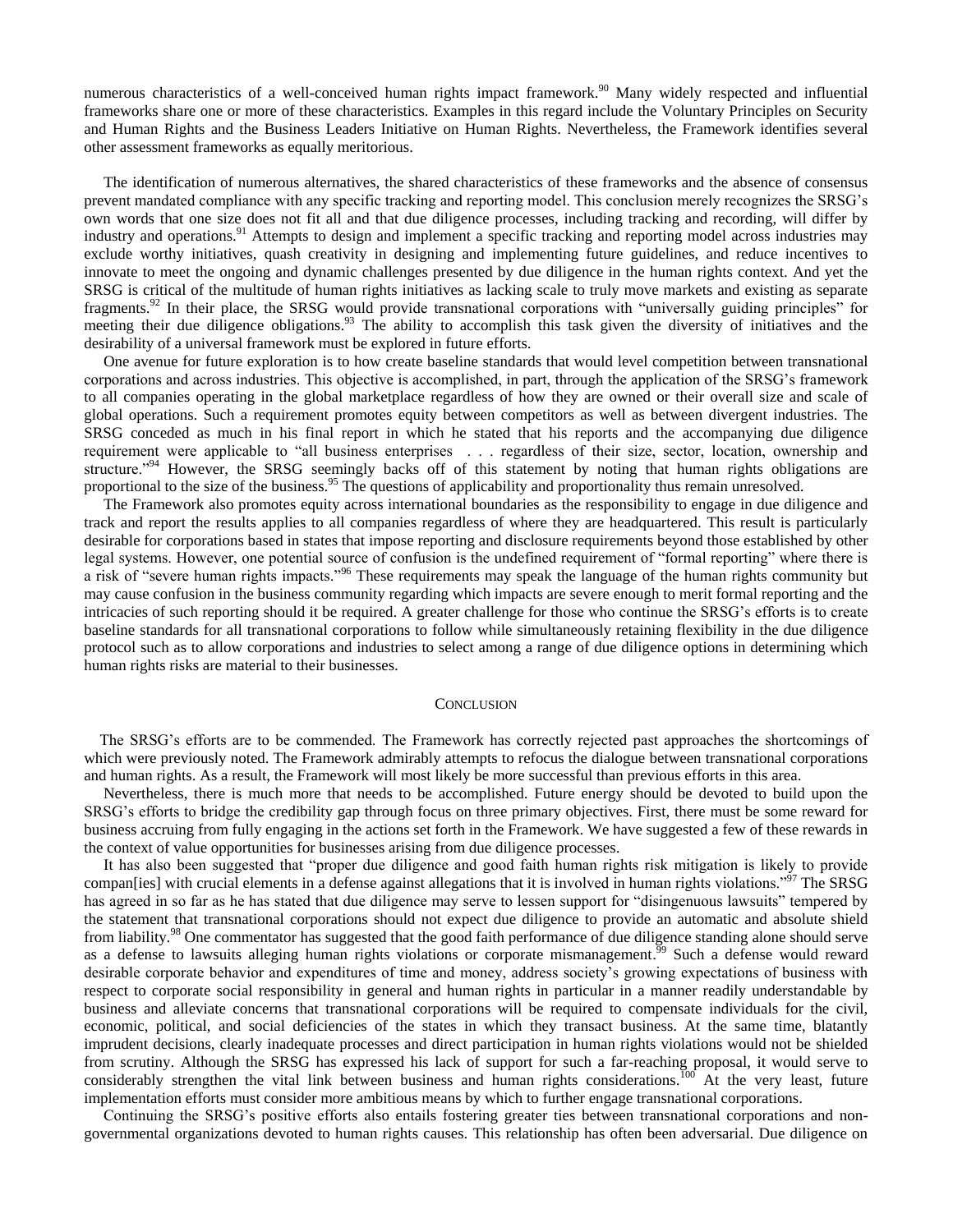human rights issues should encourage greater collaboration between transnational corporations and non-governmental organizations. The complexity of due diligence processes, the dynamic nature of such processes in the human rights context and the growing amount of information to be considered will necessitate greater cooperation between transnational corporations and non-governmental organizations. Transnational corporations will need to increasingly rely on such organizations for information necessary to conduct adequate due diligence. In turn, non-governmental organizations should welcome consultation as a means by which to facilitate the protection of human rights and further their agendas. This potential collaboration and benefits accruing to both sides of the human rights equation should be emphasized in future implementation efforts.

 Finally, it will be important for all affected parties, transnational corporations, national governments and nongovernmental organizations, not to place too much responsibility for the prevention of future human rights violations on due diligence requirements. Due diligence is not an end in itself but a means of judging corporate performance, providing baseline standards for future assessment and reporting initiatives and institutionalizing triple bottom line. Due diligence must be viewed as complementary to other broader efforts to institutionalize social responsibility and place it more prominently on the corporate agenda. The transparency resulting from the aggregation and public dissemination of information in response to human rights assessments and reporting can only serve to further imbue social responsibility in transnational corporate culture. The SRSG"s efforts should be judged as successful to the extent transnational corporations more fully become human rights entrepreneurs competing with one another for customers and investors through an enhanced commitment to fundamental values. As the SRSG admitted in his final report, the Framework and related efforts are "the end of the beginning by establishing a common global platform for action, on which cumulative progress can be built, step-by-step, without foreclosing any other promising longer-term developments."<sup>101</sup> The true end of the process initiated by the SRSG is miles ahead to be reached, if at all, on a date well in the future.

# Footnotes

 $\overline{a}$ 

<sup>1</sup> Special Representative of the Secretary-General on the issue of human rights and transnational corporations and other business enterprises, *Promotion and Protection of All Human Rights, Civil, Political, Economic, Social and Cultural Rights, Including the Right to Development: Protect, Respect and Remedy, A Framework for Business and Human Rights*, ¶ 5, *delivered to the Human Rights Council and the General Assembly,* U.N. Doc. A/HRC/8/5 (Apr. 7, 2008) [hereinafter *Framework*].

 $2^2$  Special Representative of the Secretary-General on the issue of human rights and transnational corporations and other business enterprises, *Promotion and Protection of All Human Rights, Civil, Political, Economic, Social and Cultural Rights, Including the Right to Development: Clarifying the Concepts of 'Sphere of Influence' and 'Complicity',* ¶ 70, *delivered to the Human Rights Council and the General Assembly,* U.N. Doc. A/HRC/8/16 (May 15, 2008) (citing U.N. Econ. & Soc. Council, Sub-Comm"n on the Promotion & Prot. of Human Rights, *Norms on the Responsibilities of Transnational Corporations and Other Business Enterprises with Regard to Human Rights,* U.N. Doc. E/CN.4/Sub.2/2003/12/Rev.2 (Aug. 26, 2003)).

<sup>&</sup>lt;sup>3</sup> Universal Declaration of Human Rights, G.A. Res. 217A, U.N. GAOR, 3d Sess., 1st plen. mtg., pmbl., U.N. Doc. A/810 (Dec. 12, 1948).

<sup>&</sup>lt;sup>4</sup> However, it bears to note that recent case law in the United States regarding the Alien Tort Statute rejects the notion that international human rights law is applicable to corporations. Kiobel v. Royal Dutch Petroleum Co., 621 F.3d 111 (2d Cir. 2010); Doe v. Nestle, S.A., 748 F. Supp.2d 1057 (C.D. Cal. 2010).

<sup>&</sup>lt;sup>5</sup> Jess M. Krannich, *The Corporate 'Person': A New Analytical Approach to a Flawed Method of Constitutional Interpretation,* 37 LOY. U. CHI. L.J. 61, 64, 100 (2005).

<sup>&</sup>lt;sup>6</sup> For example, in the United States, a specific legislative act was required in order to form a corporation with few exceptions until the mid nineteenth century. PHILIP I. BLUMBERG, THE MULTINATIONAL CHALLENGE TO CORPORATION LAW 22 (1993). Similar rules were applicable in the United Kingdom, which required a charter from the Crown or an act of Parliament. Susan Pace Hamill, *From Special Privilege to General Utility: A Continuation of Willard Hurst's Study of Corporations*, 49 AM. U. L. REV. 81, 84 (1999).

 $<sup>7</sup>$  For example, there were only 317 corporations in the United States at the beginning of the nineteenth century. General</sup> incorporation, introduced during the Jacksonian era, did not fully take root until after the Civil War. Gregory A. Mark, *The Personification of the Business Corporation in American Law,* 54 U. CHI. L. REV. 1441, 1444 (1987).

<sup>&</sup>lt;sup>8</sup> Concession theory describes a corporation as "an artificial being, invisible, intangible, and existing only in contemplation of law . . . . [and thus] possesses only those properties which the charter of its creation confers upon it, either expressly or as incidental to its very existence." *Trustees of Dartmouth College v. Woodward* 17 U.S. (4 Wheat.) 518, 636 (1819). Real entity theory provides that a corporation possesses personality due to their nature as full-fledged legal entities possessing free will separate and apart from that of the ever-changing roster of individuals constituting the organization. Katsuhito Iwai, *Persons, Things and Corporations: The Corporate Personality Controversy and Comparative Corporate Governance*, 47 AM. J. COMP. L. 583, 600 (1999). Aggregate theory provides that corporations are a simple "nexus of contracts" or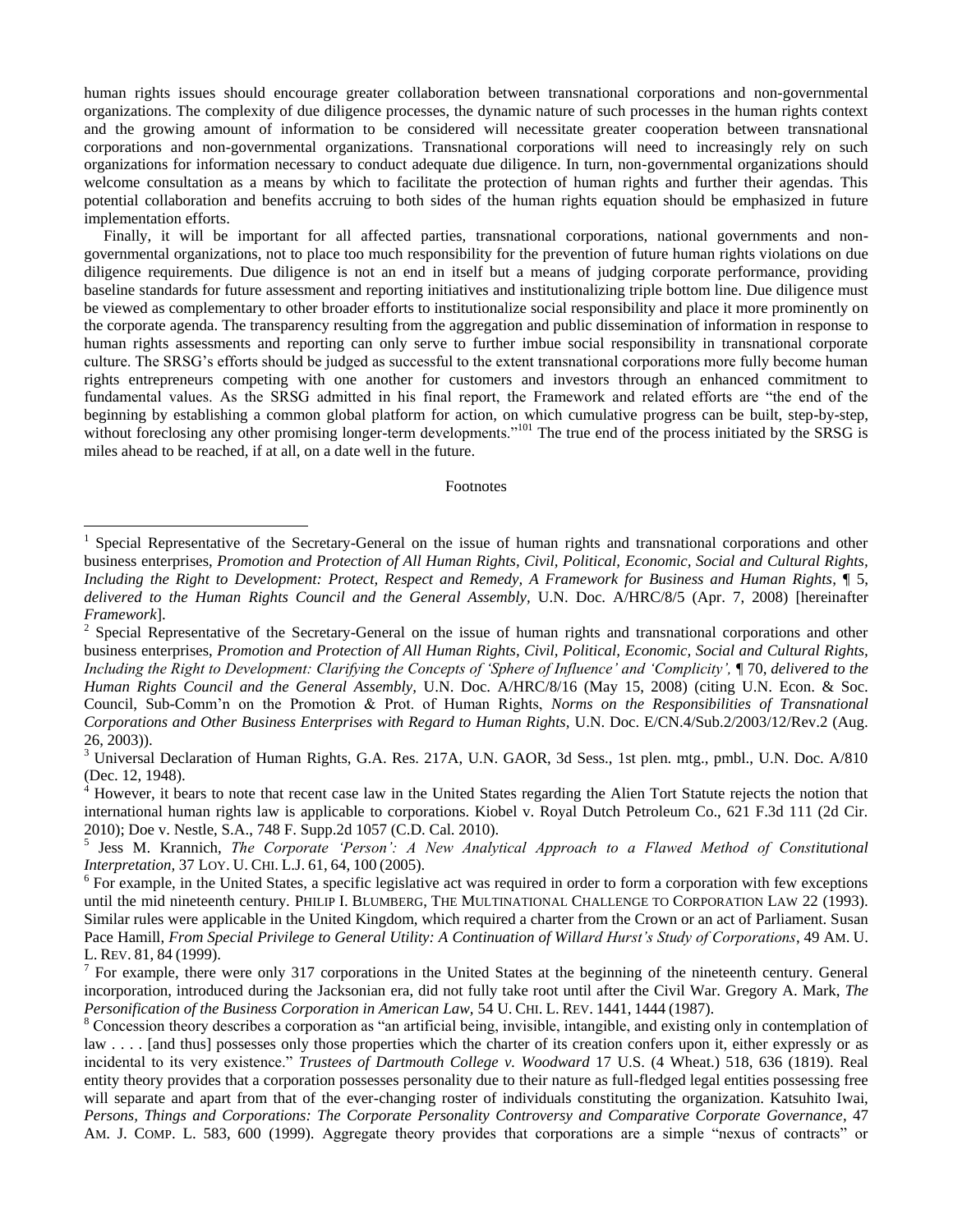aggregation of individuals connected by contractual relations between themselves and management. BLUMBERG, *supra* note 4, at 27-28.

 $9^9$  For common law examples, see Corporations Act, 2001, c. 119, 124(1) (Austl.) (providing that a corporation is a legal entity separate and independent from its creators, investors, directors, and managers); Kosmopoulos v. Constitution Ins. Co., [1987] S.C.R. 1, 10 (Can.) (granting separate corporate personality except where the company is "a mere agent" or "puppet" of its controlling shareholder); Salomon v. Salomon & Co., [1897] A.C. 22, 42 (H.L.) (appeal taken from Eng.) (U.K.) (holding that corporations possess separate legal personality from their creators and controlling shareholders); Santa Clara County v. S. Pac. R.R.*,* 118 U.S. 394, 396 (1886) (in which the U.S. Supreme Court stated that it "[did] not wish to hear argument on the question whether the provision in the Fourteenth Amendment to the Constitution, which forbids a State to deny any person within its jurisdiction the equal protection of the laws, applies to . . . corporations. We are all of [the] opinion that it does").

<sup>10</sup> *See, e.g., Company Law (promulgated by the Standing Comm. Nat'l People's Cong., Dec. 29, 1993, effective Jan. 1,* 2006), art. 3, *translated in* CHINA LAWS FOR FOREIGN BUSINESSES - BUSINESS REGULATION ¶ 13-518 (2005) (P.R.C.) (providing that a company organized pursuant to Chinese law is "an enterprise legal person which owns independent legal person property and enjoys legal person property rights"); COMPANY LAW art. 7, ¶ 6 (1995) (Indon.) (granting limited liability companies status as legal entities but not explicitly characterizing them as separate persons); Shōhō [Commercial Code], Law No. 48 of 1899, as amended, art. 54 (Japan); Minpō [Civil Code], Law No. 89 of 1896, as amended, art. 43 (Japan) (defining companies as juridical persons whose legal capacity must be considered pursuant to the Civil Code, which in turn grants rights and imposes duties upon such persons).

<sup>11</sup> See, e.g., Sobranie Zakonodatel'stva Rossiiskoi Federatsii [SZ RF] [Russian Federation Collection of Legislation] 1988, No. 7, Item 785, art. 2(2-3) (providing that a limited responsibility society formed pursuant to Russian law is a juridical person from the moment of its government registration and possesses civil rights "necessary for the effectuation of any types of activity not prohibited by Federal laws if this is not contrary to the subject and purposes of activity specifically limited by the charter of the society"); Ioanna G. Anastassopoulou, *Public Company Law in Greece*, in CORPORATIONS AND PARTNERSHIPS 27, 46 (Kluwer L. Int'l ed., 1992) (discussing the separate personality and rights of the public company limited by shares (anonymi etairia)); Józef Frackowiak, *Public Company Law in Poland*, in CORPORATIONS AND PARTNERSHIPS 29 (Kluwer L. Int'l ed., 1996) (discussing the separate personality and rights of the share company (spóbka akcyjna) and the limited liability company (spóbka z ograniczona odpowiedzialnościa)); Koen Geens, *Public Company Law in Belgium*, in CORPORATIONS AND PARTNERSHIPS 59 (Kluwer L. Int'l ed., 1997) (discussing the separate personality and rights of the public company limited by shares (naamloze vennootschap or sociéte anonyme)); Carl Henström, *Public Company Law in Sweden*, in CORPORATIONS AND PARTNERSHIPS 34 (Kluwer L. Int'l ed., 1995) (discussing the separate personality and rights of the public company limited by shares (aktiebolaget)); Ünal Tekinalp, *Public Company Law in Turkey*, in CORPORATIONS AND PARTNERSHIPS 40 (Kluwer L. Int'l ed., 1994) (discussing the separate personality and rights of commercial associations, including companies limited by shares, partnerships with limited liability, general and limited partnerships, and partnerships limited by shares).

<sup>12</sup> *See, e.g.,* Ley General de Sociedades Mercantiles [Business Organizations Law], arts. 84-89, *as amended,* Diario Oficial de la Federación [D.O.], 6 de Juno de 1992 (Mex.) (granting *sociedades anónimas* separate legal existence from their shareholders, directors, and managers).

<sup>13</sup> Special Representative of the Secretary-General on the issue of human rights and transnational corporations and other business enterprises, *Business and Human Rights: Towards operationalizing the 'protect, respect and remedy' framework,* ¶ 57, *delivered to the Human Rights Council and the General Assembly,* U.N. Doc. A/HRC/11/13 (Apr. 22, 2009).

<sup>14</sup> Larry Cáta Backer, *Multinational Corporations, Transnational Law: The United Nations' Norms on the Responsibilities of Transnational Corporations as a Harbinger of Corporate Social Responsibility in International Law*, 37 COLUM. HUM. RTS. L. REV. 287, 306-07 (2006). *See also* Paul Redmond, *Transnational Enterprise and Human Rights Options for Standard Setting and Compliance,* 37 INT"L LAW. 69, 73 (2003) (stating "[c]orporate law does not explicitly address the problem of corporate compliance with human rights standards; indeed its systemic orientation aggravates the problem of standard setting and compliance").

<sup>15</sup> Special Representative of the Secretary-General on the issue of human rights and transnational corporations and other business enterprises, *Guiding Principles on Business and Human Rights: Implementing the United Nations 'Protect, Respect and Remedy' Framework,* intro. ¶ 4, *delivered to the Human Rights Council and the General Assembly,* U.N. Doc. A/HRC/17/31 (Mar. 21, 2011).

<sup>16</sup> U.N. Doc. A/HRC/8/5, *supra* note 1,  $\P\P$  24, 56; Special Representative of the Secretary-General on the issue of human rights and transnational corporations and other business enterprises, *Human Rights Impact Assessments - Resolving Key Methodological Questions,* ¶ 10, *delivered to the Human Rights Council and the General Assembly,* U.N. Doc. A/HRC/4/74 (Feb. 5, 2007).

<sup>17</sup> U.N. Doc. A/HRC/17/31, *supra* note 15, intro. ¶ 3.

<sup>18</sup> U.N. Doc. A/HRC/11/13, *supra* note 13, ¶ 49.

 $\overline{a}$ 

<sup>19</sup> U.N. Doc. A/HRC/8/5, *supra* note 1, ¶¶ 56-59.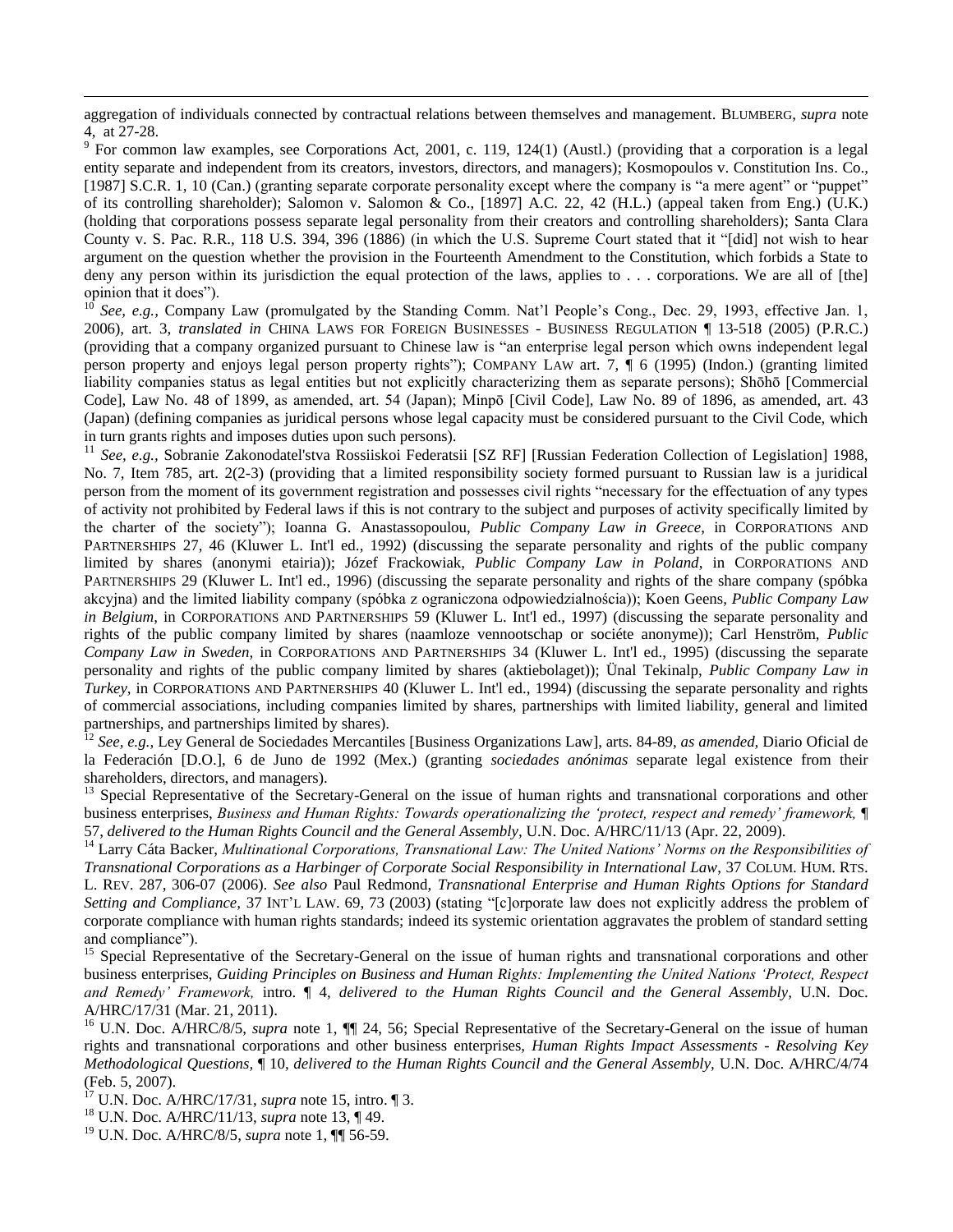<sup>20</sup> U.N. Doc. A/HRC/17/31, *supra* note 15, annex ¶¶ 16-17; U.N. Doc. A/HRC/11/13, *supra* note 13, ¶ 49.

 $21$  This value creation provides transnational corporations with a competitive advantage through opportunities to increase profitability and enhance corporate reputation and stakeholder relations (such as shareholder confidence, customer loyalty, employee performance and community trust).

 $\overline{a}$ 

<sup>24</sup> Memorandum from Martin Lipton & Kevin S. Schwartz of Wachtell, Lipton, Rosen & Katz, A United Nations Proposal Defining Corporate Social Responsibility for Human Rights 3 (May 1, 2008), *available* http://amlawdaily.typepad.com/amlawdaily/files/wachtell\_lipton\_memo\_on\_global\_business\_human\_rights.pdf.

<sup>25</sup> Special Representative of the Secretary-General on the issue of human rights and transnational corporations and other business enterprises, *Business and Human Rights: Further steps toward the operationalization of the 'protect, respect and remedy' framework,* ¶ 55, *delivered to the Human Rights Council and the General Assembly,* U.N. Doc. A/HRC/14/27 (Apr. 9, 2010); U.N. Doc. A/HRC/11/13, *supra* note 5, ¶ 48.

<sup>26</sup> U.N. Doc. A/HRC/17/31, *supra* note 15, annex ¶ 11.

<sup>27</sup> *Id.* ¶ 23.

<sup>28</sup> *Id.* ¶ 19.

<sup>29</sup> U.N. Doc. A/HRC/11/13, *supra* note 13, ¶ 49.

<sup>30</sup> U.N. Doc. A/HRC/8/5, *supra* note 1, ¶ 60.

<sup>31</sup> U.N. Doc. A/HRC/17/31, *supra* note 15, annex ¶ 16(a-e).

<sup>32</sup> U.N. Doc. A/HRC/14/27, *supra* note 25, ¶ 56.

<sup>33</sup> Donald L. McCabe et al., *The Influence of Collegiate and Corporate Codes of Conduct on Ethics-Related Behavior in the Workplace*, 6 BUS. ETHICS Q. 461, 471 (1996); Mark J. Somers, *Ethical Codes of Conduct and Organizational Context: A Study of the Relationship Between Codes of Conduct, Employee Behavior and Organizational Values*, 30 J. BUS. ETHICS 185, 189-91 (2001).

<sup>34</sup> Lawrence B. Chonko & Shelby D. Hunt, *Ethics and Marketing Management: An Empirical Examination*, 13 J. BUS. ETHICS 339, 356 (1985); Margaret A. Cleek & Sherry L. Leonard, *Can Corporate Codes of Ethics Influence Behavior?*, 17 J. BUS. ETHICS 619, 622 (1998).

<sup>35</sup> Michael Schwartz, *The Nature of the Relationship Between Corporate Codes of Ethics and Behaviour*, 32 J. BUS. ETHICS 247, 248 (2001).

<sup>36</sup> See generally WORLD BANK, OPERATIONAL MANUAL (2011) (containing operational policies, bank procedures and staff instructions regarding social and environmental sustainability); INT"L FIN. CORP., POLICY ON SOCIAL AND ENVIRONMENTAL SUSTAINABILITY (2011).

 $37$  California Public Employees Retirement System, Statement of Investment Policy  $\P\P$  14(A) (2009).

<sup>38</sup> Steve Schueth, *Socially Responsible Investing in the United States*, 43 J. BUS. ETHICS 189, 191 (2003).

<sup>39</sup> Geoffrey Brewer, *Consumers Want Brands and Social Responsibility*, 152 SALES & MARKETING MGMT. 76, 76 (2000).

<sup>40</sup> Joshua Newberg, *Corporate Codes of Ethics, Mandatory Disclosure, and the Market for Ethical Conduct*, 29 VT. L. REV. 253, 288-89 (2005).

<sup>41</sup> Lauren A. Dellinger, *Corporate Social Responsibility: A Multifaceted Tool to Avoid Alien Tort Claims Act Litigation While Simultaneous Building a Better Business Reputation*, 40 CAL. W. INT"L L.J. 55, 73-74 (2009); Lucien J. Dhooge, *Beyond Voluntarism: Social Disclosure and France's Nouvelles Régulations Économiques*, 21 ARIZ. J. INT"L & COMP. L. 441, 460 (2004).

<sup>42</sup> Dhooge, *supra* note 41, at 460.

<sup>43</sup> Backer, *supra* note 14, at 287.

- <sup>44</sup> U.N. Doc. A/HRC/11/13, *supra* note 13, ¶ 61.
- <sup>45</sup> U.N. Doc. A/HRC/8/5, *supra* note 1, ¶ 61.
- <sup>46</sup> U.N. Doc. A/HRC/17/31, *supra* note 15, annex ¶¶ 17-21.
- <sup>47</sup> U.N. Doc. A/HRC/11/13, *supra* note 13, ¶ 51.
- <sup>48</sup> *Id.* ¶ 81.
- <sup>49</sup> U.N. Doc. A/HRC/14/27, *supra* note 25, ¶ 70.
- <sup>50</sup> *Id.* ¶ 73.
- <sup>51</sup> U.N. Doc. A/HRC/11/13, *supra* note 13, ¶ 71.
- <sup>52</sup> U.N. Doc. A/HRC/14/27, *supra* note 25, ¶ 81.
- <sup>53</sup> *Id.* ¶ 85.
- <sup>54</sup> U.N. Doc. A/HRC/17/31, *supra* note 15, annex ¶ 13.
- <sup>55</sup> *Id.* annex ¶ 13.
- <sup>56</sup> *Id.* annex ¶ 23.
- <sup>57</sup> *Id,* annex ¶ 19.
- <sup>58</sup> *Id.*

<sup>22</sup> U.N. Doc. A/HRC/8/5, *supra* note 1, ¶ 53.

<sup>23</sup> *Id.* ¶ 53.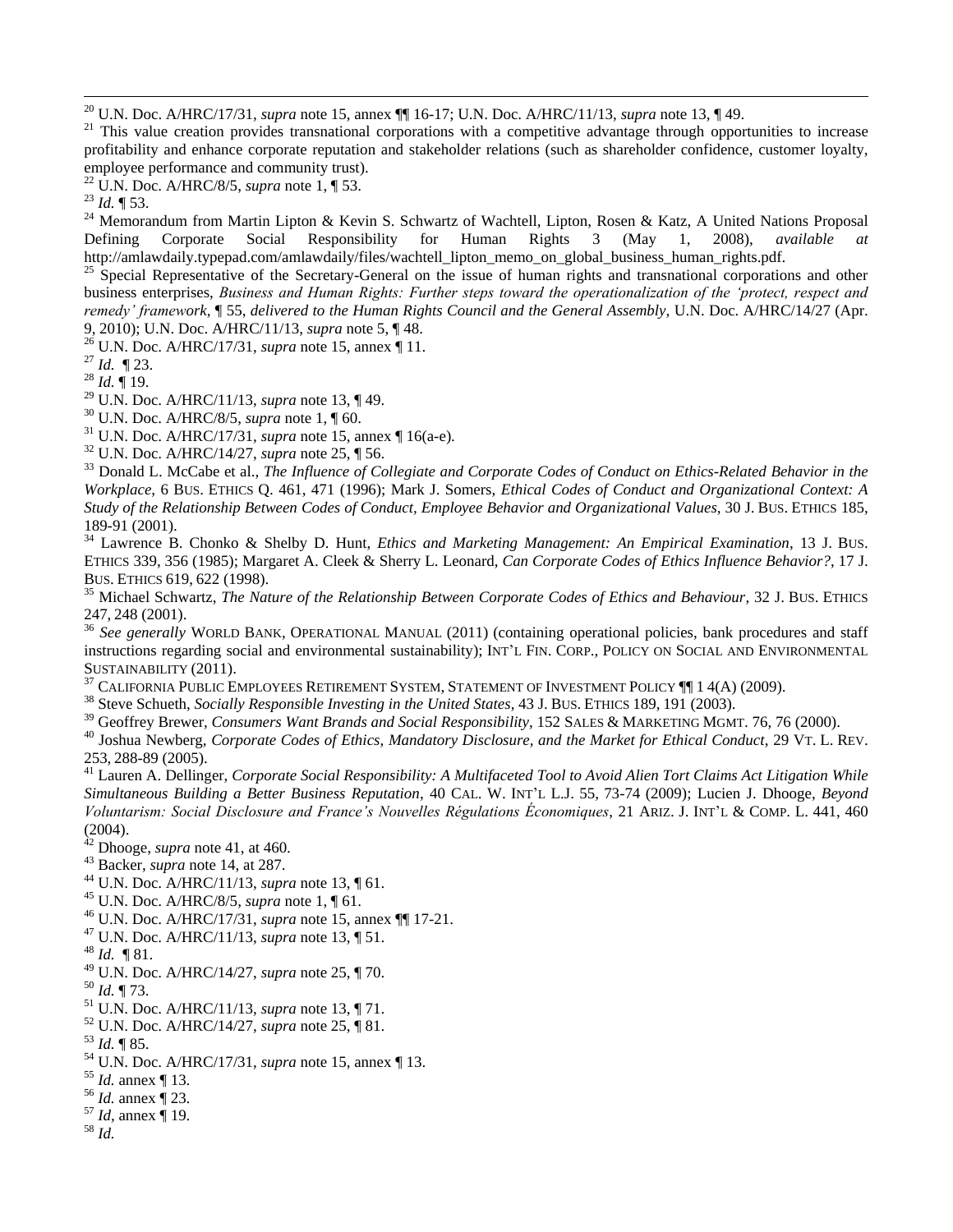$\overline{a}$ 

 Tarek F. Maassarani, et al., *Extracting Corporate Responsibility: Towards a Human Rights Impact Assessment*, 40 CORNELL INT"L L.J. 135, 159 (2007).

 Principle One of the Global Compact provides, in part, that "the business community has a responsibility to uphold human rights both in the workplace and more broadly within its sphere of influence." U.N. Global Compact, *Principle One*, http://www.unglobalcompact.org/AboutTheGC/TheTenPrinciples/principle1.html.

<sup>63</sup> Sarbanes Oxley Act of 2002, Pub. L. 107-204, 116 Stat. 745 (2002).

 Robert C. Bird, *Pathways of Legal Strategy,* 14 STANFORD J. L., BUS. & FIN. 1, 30 (2008); Stephen Wagner & Lee Dittmar, *The Unexpected Benefits of Sarbanes-Oxley*, HARV. BUS. REV. 5-6 (Apr. 2006).

 Mark B. Taylor, et al., *Due Diligence for Human Rights: A Risk-Based Approach* 3 (Harvard Univ., Corporate Social Responsibility Initiative, Working Paper No. 53, 2009).

*Id.* at 8.

 $67 \frac{100}{1}$ 

 Anna Triponel, *Business & Human Rights Law: Diverging Trends in the United States and France*, 23 AM. INT"L L. REV. 855, 886 (2008).

 Christopher L. Avery, Business and Human Rights: Five Common Misconceptions 1 (1997), *available at*  http://198.170.85.29/Misconceptions.htm.

 Cynthia A. Williams & John M. Conley, *Is There an Emerging Fiduciary Duty to Consider Human Rights?,* 74 U. CIN. L. REV. 75, 78-81 (2005).

 William T. Allen, *Realigning the Standard of Review of Director Due Care with Delaware Public Policy: A Critique of Van Gorkom and its Progeny as a Standard of Review Problem*, 96 NW. U. L. REV. 449, 452 (2002).

<sup>72</sup> FRANK H. EASTERBROOK & DANIEL R. FISCHEL, THE ECONOMIC STRUCTURE OF CORPORATE LAW 93 (1991).

 Janet E. Kerr, *Sustainability Meets Profitability: The Convenient Truth of How the Business Judgment Rule Protects a Board's Decision to Engage in Social Entrepreneurship*, 29 CARDOZO L. REV. 623, 636 (2007).

David Rosenberg, *Galactic Stupidity and the Business Judgment Rule*, 32 J. CORP. L. 301, 312-13 (2007).

U.N. Doc. A/HRC/8/5, *supra* note 1, ¶ 93.

<sup>76</sup> ADRIAN VERMEULE, JUDGING UNDER UNCERTAINTY: AN INSTITUTIONAL THEORY OF LEGAL INTERPRETATION 166-67 (2006).

 Andrew S. Gold, *A Decision Theory Approach to the Business Judgment Rule: Reflections on Disney, Good Faith, and Judicial Uncertainty,* 66 MD. L. REV. 398, 468 (2007).

U.N. Doc. A/HRC/8/5, *supra* note 1, add. 1.

U.N. Doc. A/HRC/11/13, *supra* note 13, ¶ 49.

U.N. Doc. A/HRC/14/27, *supra* note 25, ¶ 83.

Criminal Code Act, 1995, c. 12.3(2) (c-d) (Austl).

U.N. Doc. A/HRC/8/5, *supra* note 1, ¶¶ 29-32.

*Id.* ¶ 29.

<sup>84</sup> CHRISTOPHER S. DAWSON, LEADING CULTURE CHANGE: WHAT EVERY CEO NEEDS TO KNOW (2010); Jane Bryson, *Dominant, emergent, and residual culture: the dynamics of organizational change*, 21(6) J. ORGANIZATIONAL CHANGE MGMT. 743 (2008); Andrew Leigh, *Sustaining Culture Change*, 21(1) TRAINING & MGMT. DEV. METHODS 101 (2007).

EDGAR H. SCHEIN, ORGANIZATIONAL CULTURE AND LEADERSHIP 225-44 (3d ed. 2007).

U.N. Doc. A/HRC/8/5, *supra* note 1, ¶ 62.

INT"<sup>L</sup> BUS. LEADERS FORUM, "HUMAN RIGHTS: IT IS YOUR BUSINESS 5 (2005).

*Id.*

*Id.*

U.N. Doc. A/HRC/4/74, *supra* note 16, ¶¶ 11-22.

 U.N. Doc. A/HRC/17/31, *supra* note 15, intro. ¶ 15; U.N. Doc. A/HRC/14/27, *supra* note 25, ¶ 82; U.N. Doc. A/HRC/11/13, *supra* note 13, ¶ 73.

U.N. Doc. A/HRC/17/31, *supra* note 15, intro. ¶ 5.

- U.N. Doc. A/HRC/14/27, *supra* note 25, ¶ 82.
- U.N. Doc. A/HRC/17/31, *supra* note 15, annex.

*Id.* annex ¶14.

*Id.* annex ¶ 21.

Taylor, *supra* note 65, at 18.

- <sup>99</sup> Lucien J. Dhooge, *Due Diligence as a Defense to Corporate Liability Pursuant to the Alien Tort Statute*, 22 EMORY INT'L L. REV. 456, 496-98 (2008).
- U.N. Doc. A/HRC/17/31, *supra* note 15, annex, ¶ 17; U.N. Doc. A/HRC/14/27, *supra* note 25, ¶ 86.

*Id.*

*Id.* intro. ¶ 15.

U.N. Doc. A/HRC/17/31, *supra* note 15, annex, ¶ 17; U.N. Doc. A/HRC/11/13, *supra* note 13, ¶ 83.